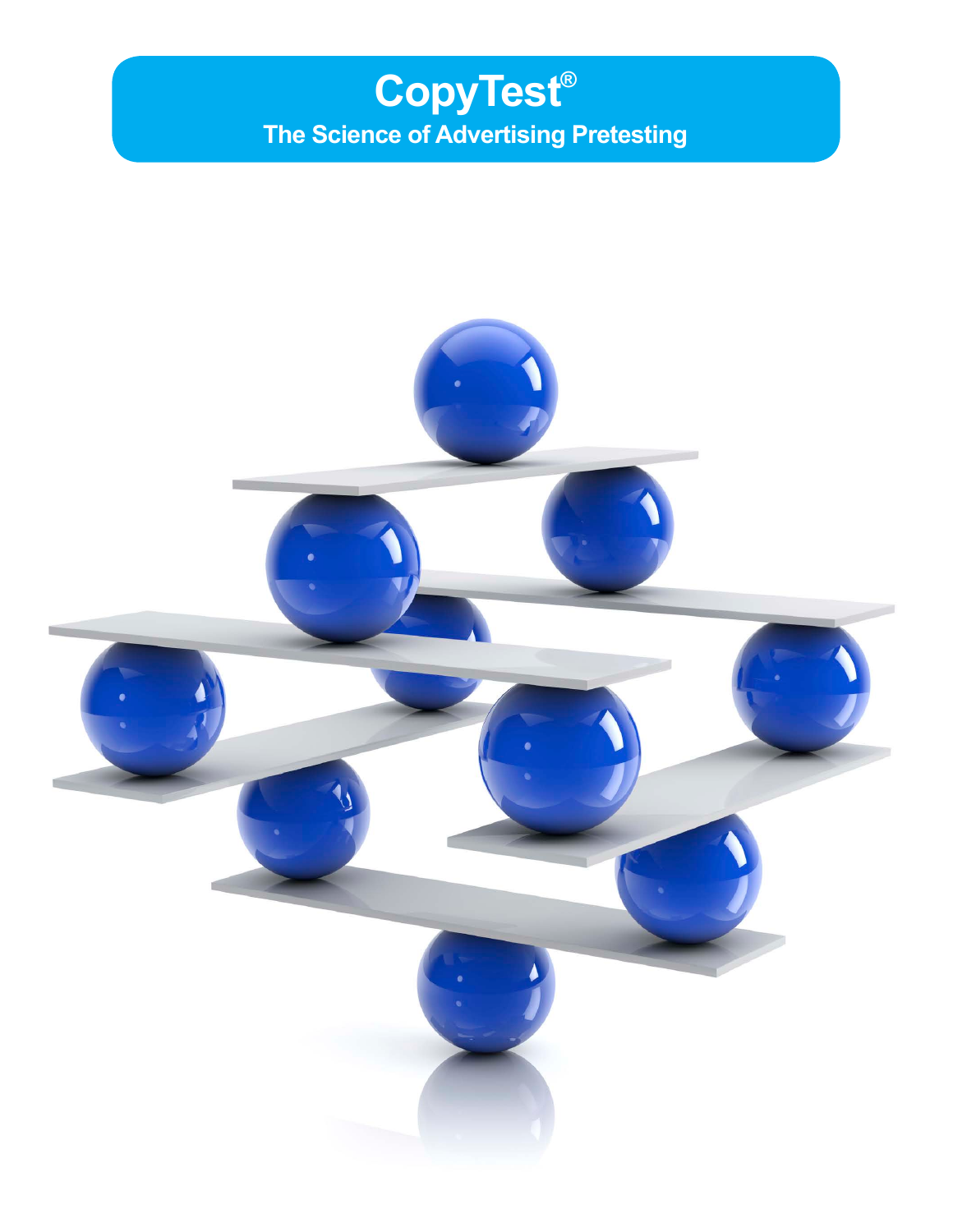# Will Your New ADVERTISING Really Work?



## Will it attract attention?

Will it evoke relevant emotions?

Will it project a compelling brand image?

Will it motivate consumers to buy?

## **CopyTest® can answer these questions and more.**

## CopyTest® Measures:

#### *Television*

- **Television Storyboards**
- Television Animatics and **Photomatics**
- Television Commercials

### *Radio*

- Radio Scripts
- Radio Commercials

### *Outdoor Advertisements*

#### *Mobile/Online*

- Banners
- Rich Media Ads
- Online Videos and **Commercials**
- Interstitial Ads
- Mobile Ads

## *Print Advertisements*

- **Print Advertising Concepts**
- Newspaper and Magazine **Advertisements**



## Why Test Advertising?

No one knows how the target audience will respond to a given ad. Without research, it's just a "guessing game." CopyTest<sup>®</sup> helps take the guesswork out of advertising.

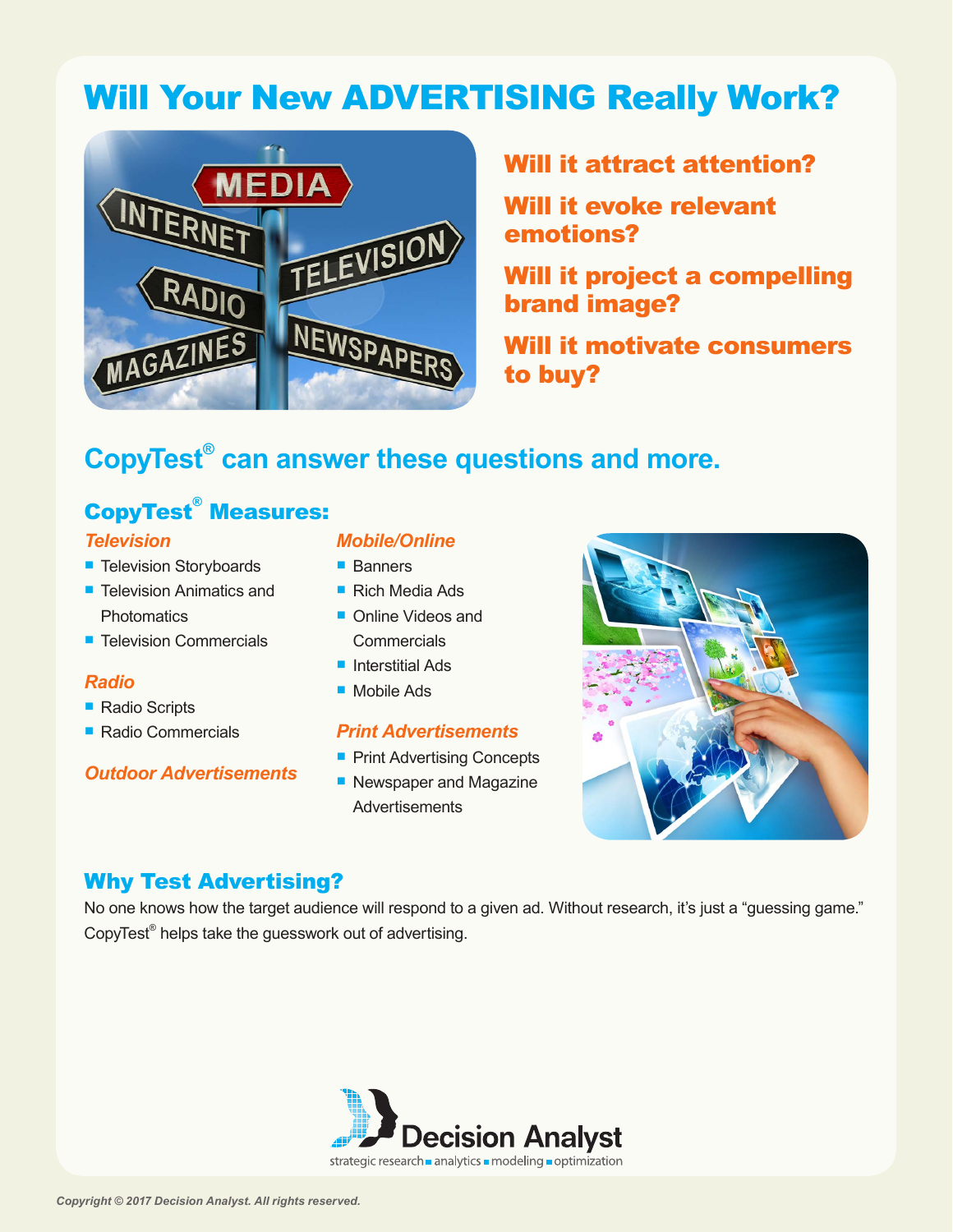## CopyTest® Report

#### **Communication Measures**

- **Attention Value**
- **Viewership**
- **Brand Name Registration**
- **Main Idea Playback**
- **Missing Information**
- **Image Projection**
- **Creative Imprints**

#### **Commercial Comments**

- **Likes/Dislikes**
- **Component Analysis**
- **Suggested Improvements**

#### **Analytic Factors**

- **Stimulation**
- **F** Rationality
- **Clarity**
- **Credibility**
- **Empathy/Identification**
- **Emotional Engagement**
- **Memorability**
- Wearout

#### **Advertising Effectiveness Measures**

- SellingPower<sup>™</sup>
- **Persuasion**
- **Brand Reinforcement**
- **Advertising "Like" Rating**
- **Possible Increase in Frequency of Usage**
- **Pass-Along Potential**

#### **Special Analyses**

- **Competitive Analyses**
- **Audience Response Analyses**

### How CopyTest® Works

A representative sample of 200 target-audience respondents are exposed to the advertising online. Participants see the commercial or ad twice and then complete a battery of 60 questions and diagnostic ratings. The results are fed into the SellingPower™ model to calculate advertising effectiveness.



Based on normative data, internal diagnostics, and analytical models, CopyTest® measures "how good" a commercial is and identifies ways to improve it.

### SellingPower™ Model

This mathematical model predicts advertising effectiveness. The major variables in the SellingPower™ model are:

- **Persuasion**
- Brand Reinforcement
- **Possible Increase in Frequency** of Usage
- Stimulation
- **Empathy/Identification**
- Wearout
- **Memorability**
- **Pass-Along Potential**
- Attention Value
- Brand Registration

## CopyTest® Advantages

- **SellingPower™ Model**—CopyTest<sup>®</sup> relies on mathematical modeling of emotional and rational variables to determine overall advertising effectiveness.
- **Diagnostic Robustness**—CopyTest<sup>®</sup> seeks to explain why a commercial is effective or not.
- **Global Reach**—CopyTest<sup>®</sup> can be executed online in any country and in up to 30 different languages.
- **Normative Database**—Thousands of advertising tests provide benchmarks. Decision Analyst also recommends the use of competitive tests to help set action standards for a brand's advertising.
- *Worldwide Online Panels*—Decision Analyst's proprietary online panels (containing over seven million consumers) provide global reach.
- Validity—The major measurements in CopyTest<sup>®</sup> are validated for new and established products.